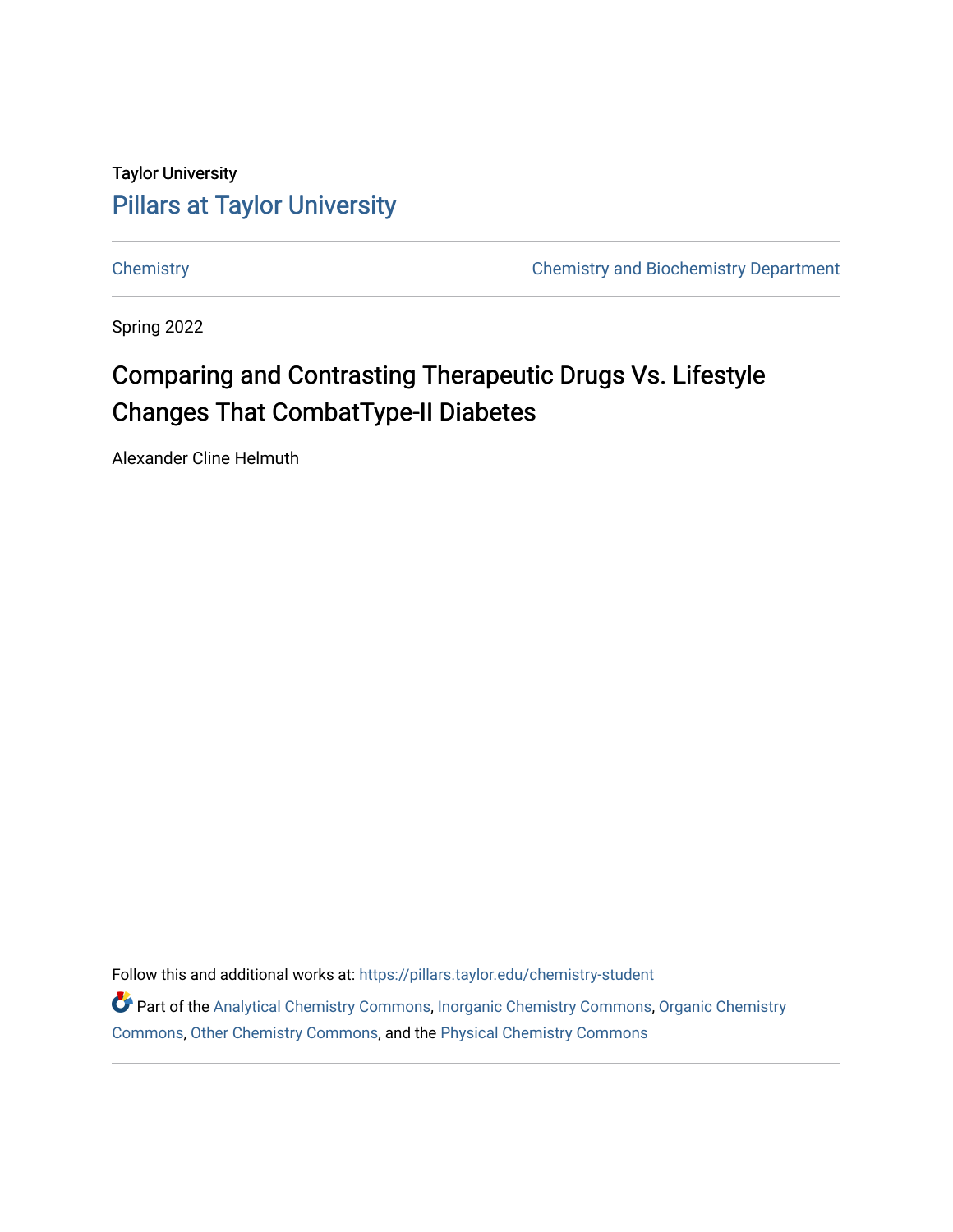Evaluation of Therapeutic Treatments for Type-II Diabetes Alex Helmuth CHE 420 20 May 2022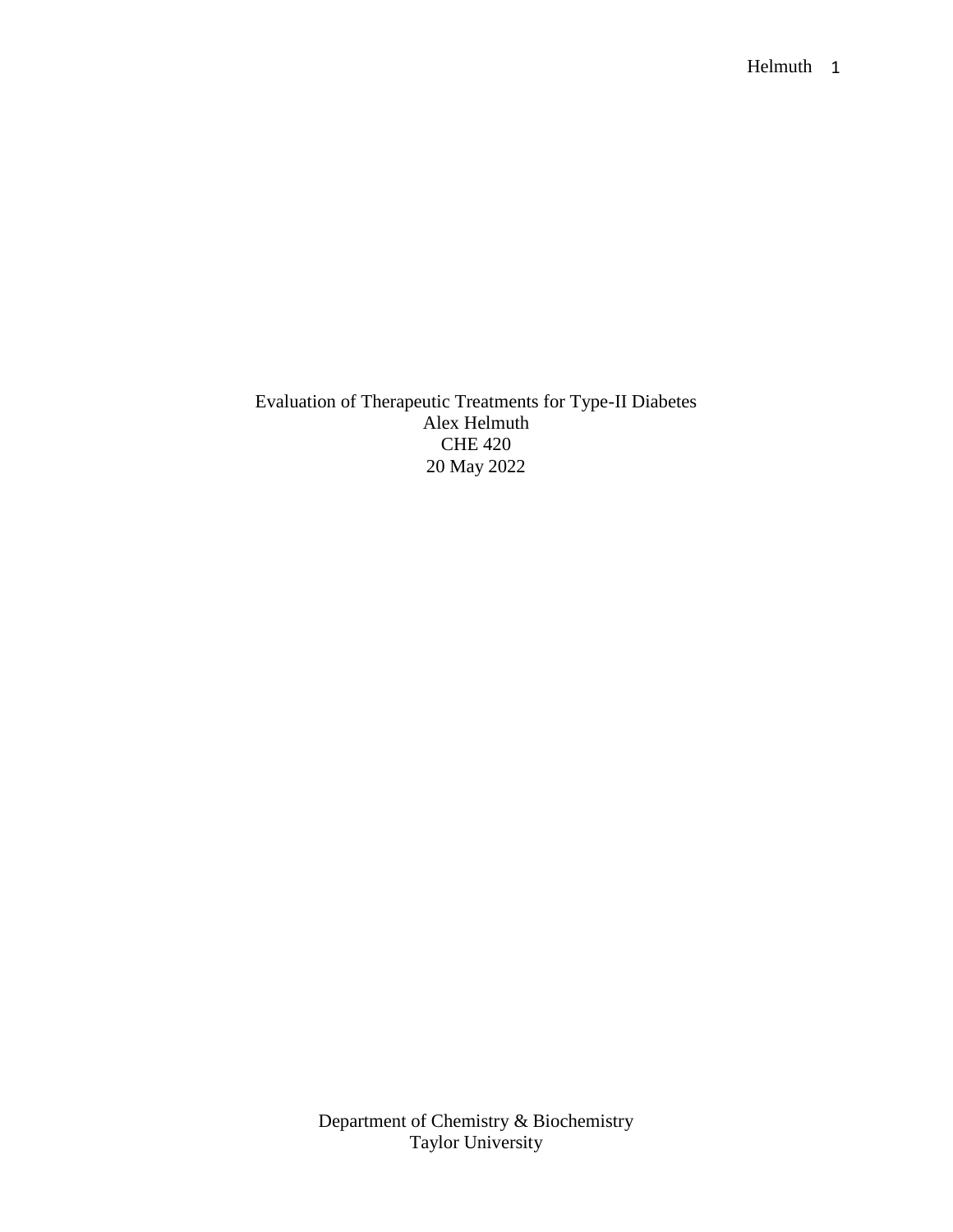Type-II diabetes is considered to be one of the most common metabolic disorders worldwide which is characterized by hyperglycemia, elevated blood glucose levels. Epidemiological studies of this chronic disorder identify two major problems in the body that lead to this increase in glucose which include a deficiency in insulin secretion by pancreatic beta-cells along with decreased insulin response from insulin-sensitive tissues.<sup>1</sup> Currently there are two distinct categories of strategies that are used to treat, manage, and prevent this disorder. This paper discusses both therapeutic drug targets and lifestyle change as a means to combat this disease along with placing emphasis on the preventative aspect for developing type-II diabetes.

# *Pathophysiology of Type-II Diabetes*

The development of type-II diabetes is primarily caused by 2 pathophysiological features happening in the body which include impaired insulin secretion from pancreatic beta-cells along with decreased insulin sensitivity which is commonly referred to as insulin resistance due to the inability of insulin-sensitive tissues being able to respond to insulin. Essentially, the type-II diabetic outcome can be viewed as a malfunction between feedback loops that are involved in both insulin secretion and insulin resistance promoting the amplification of hyperglycemia resulting in the diagnoses of type-II diabetes.<sup>1</sup> Studies have shown that the impaired insulin secretion can be linked to genetic pre-dispositions in the development of type-II diabetes. Specifically, with type-II diabetic patients, other late pathophysiological features can affect various organs in the body including the eyes, kidneys, and nerves.<sup>2</sup>

#### *Pancreatic Beta-Cell Physiology*

Impaired insulin secretion is the lack of response to glucose from insulin caused by the dysfunction of pancreatic beta-cells which limits the regulation the body has on maintaining physiological glucose levels. The role of pancreatic-beta cells is the production of insulin which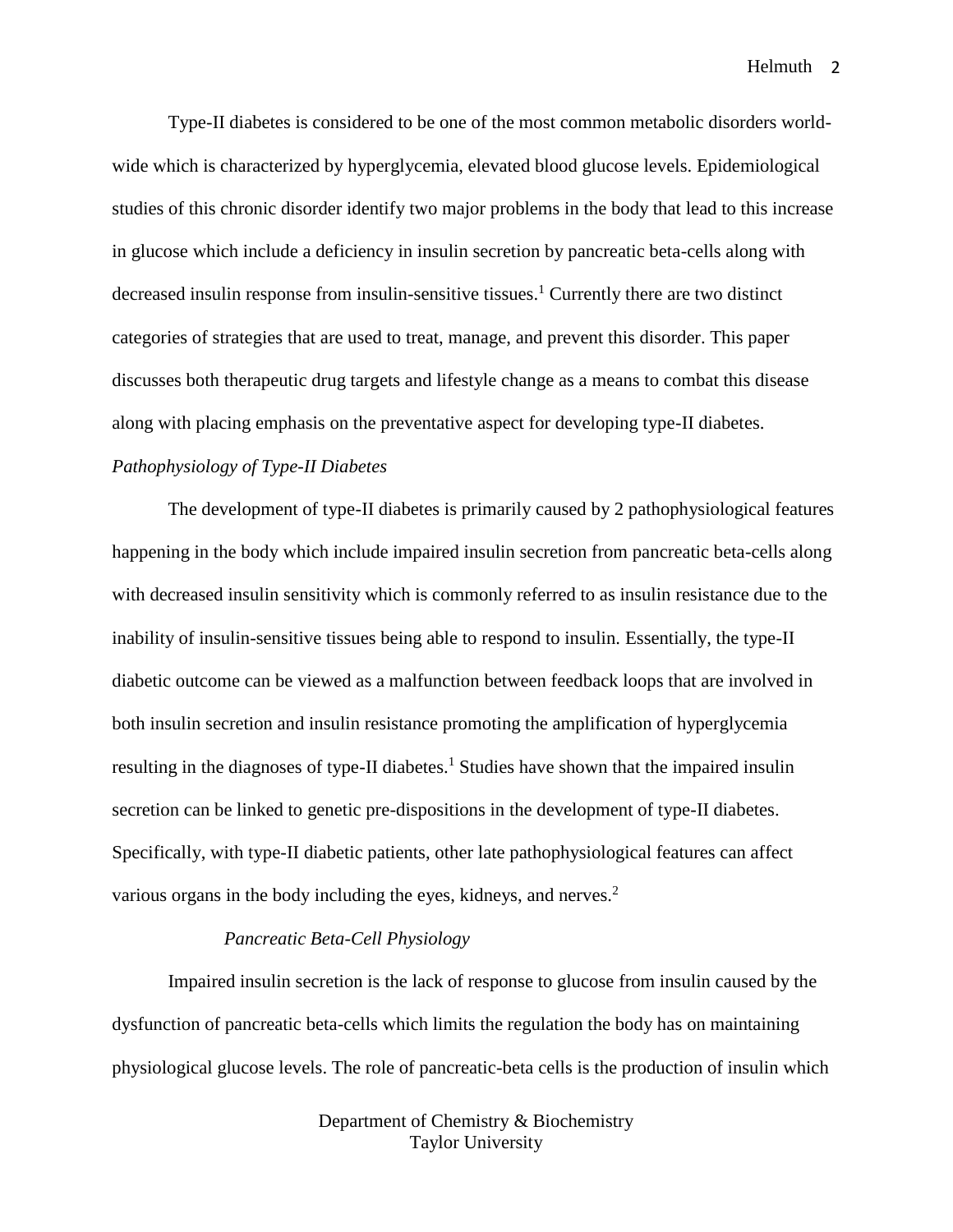is then synthesized as pre-proinsulin. Proinsulin is then produced by proteins from the Endoplasmic Reticulum which travels to the Golgi Apparatus where it is cleaved into both insulin and C-peptide. From here, matured insulin is released in response to high glucose concentrations. The signaling pathway of insulin secretion from pancreatic beta-cells in humans without type-II diabetes can be observed in Figure. 1.<sup>1</sup> In a patient without type-II diabetes, an

 $A$   $\beta$ -cell physiology



*Figure 1. Pancreatic Beta-Cell Physiology*

increase in glucose levels will prompt pancreatic beta-cells to take in glucose molecules via GLUT2 transporter which activates glucose catabolism causing the increase in the intracellular ATP/ADP ratio. This closes the ATP-dependent K+ channel, leading to depolarization of the cell, and ultimately openes the voltage dependent  $Ca^{2+}$  channel allowing for triggering insulin secretory vesicles to secrete insulin promoting insulin exocytosis.<sup>1</sup>

Regarding the mechanism leading to pancreatic beta-cell dysfunction, there are a variety of factors that can lead to this decrease in insulin secretion. Patients with obesity, hyperlipidemia, and hyperglycemia display an excessive nutritional state which causes pancreatic beta-cells to lose their islet integrity. It results from inflammatory stress on the Endoplasmic Reticulum causing metabolic and oxidative stress. <sup>1</sup> Other studies have evaluated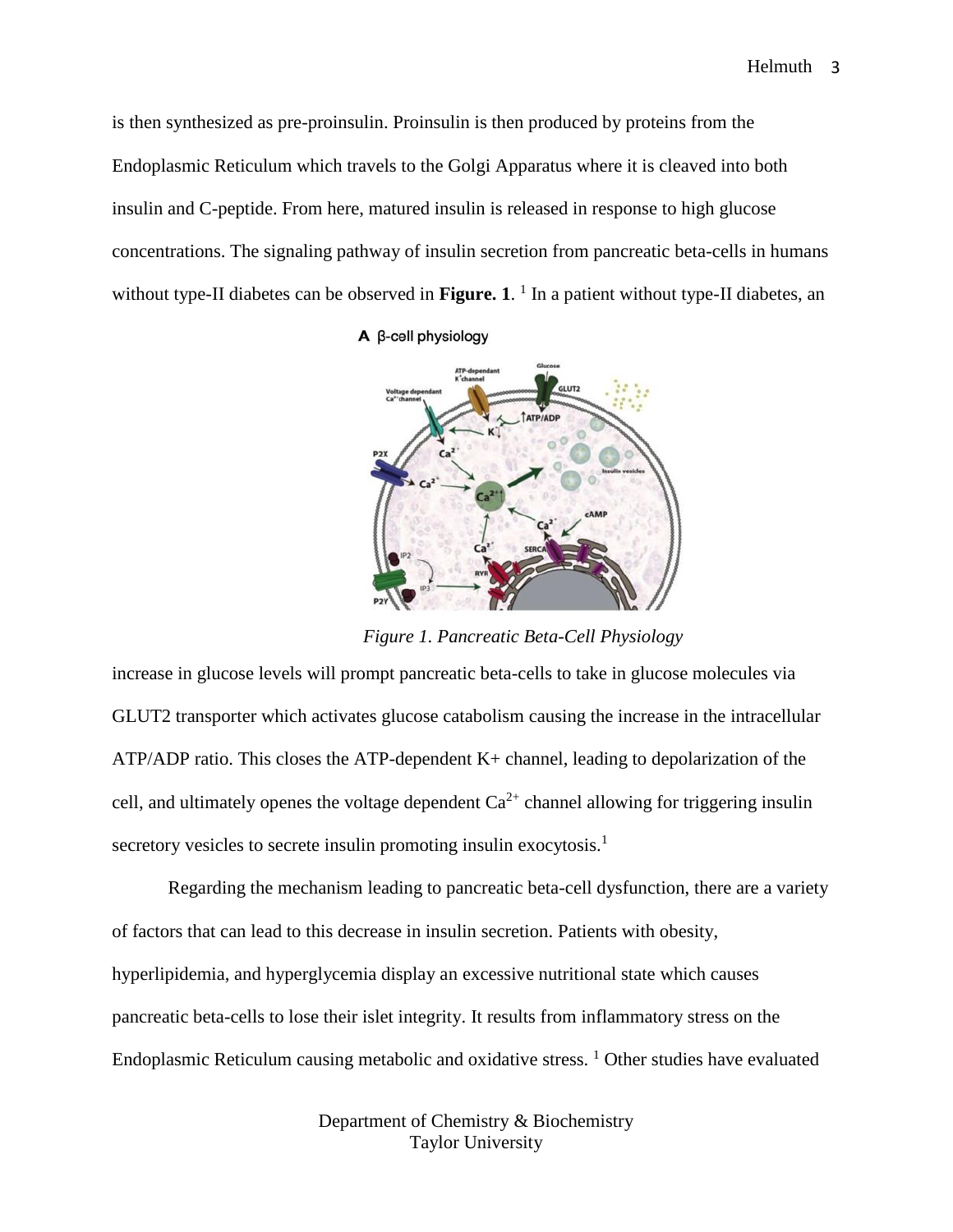the relationship between size and pancreatic beta-cell function; however, there is no confirmed data that the lack of insulin secretion is due to the decrease in beta-cell mass.<sup>2</sup>

#### *Insulin Resistance*

The second contributing pathophysiological feature that contributes to hyperglycemia in the body and development of type-II diabetes is insulin resistance. This feature refers to the metabolic response of insulin-responsive cells to become impaired or have a reduced response to insulin in the bloodstream due to presence of increased glucose levels. Insulin resistance can also be expanded into 3 categories including decreased insulin secretion by pancreatic beta cells, presence of insulin antagonists in the plasma impairing insulin receptors, and impaired insulin response to target tissues.  $\frac{1}{1}$  There are multiple insulin resistant sites in the body which include skeletal muscle, liver, and adipose tissue which potentially causes a type-II diabetic diagnosis. Specifically, in the liver, the effect of insulin resistance will increase glucose production, hepatic glucose-6-phosphatase in the glucose cycle pathway, and enhance the gluconeogenesis process.<sup>2</sup> In addition to these outcomes, insulin resistance in the liver will also contribute to the decrease in glucose uptake in insulin-sensitive tissues such as skeletal muscle and adipose tissue. The presence of insulin resistance in skeletal muscle can be explained by either mutations that ultimately reduce the expression of GLUT4, the insulin receptor, or malfunctioning to either downstream or upstream signaling pathways. In addition to these, other mutations affecting phosphorylation sites can hinder INSR tyrosine kinase activity which is foundational to the use of insulin for glucose metabolism. Adipose tissue insulin resistance can also lead to impaired glucose uptake and impaired suppression of lipolysis. Due to the presence of insulin resistance on adipose tissue, the enhancement of glucose uptake, triglyceride uptake, and the induction of FFA uptake via the suppression of triglyceride hydrolysis becomes decreased.<sup>1</sup>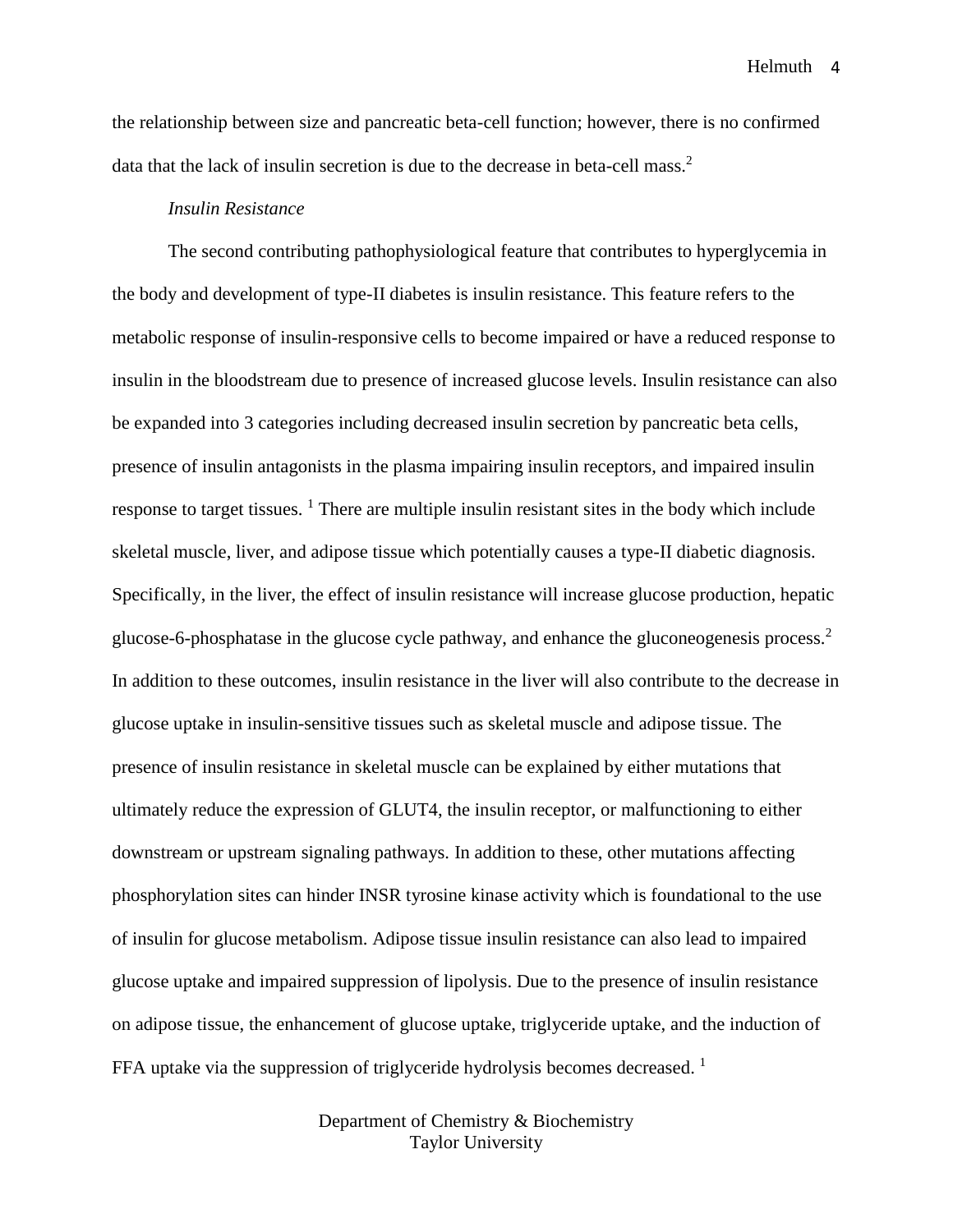#### *Prevalence and Severity of Type-II Diabetes*

As stated previously, the two pathophysiological features responsible for hyperglycemia and diagnosis of type-II diabetes include both decreased insulin secretion via pancreatic betacells and insulin resistance of insulin-sensitive target tissue. The severity of these outcomes in the body are quite extensive and should be taken seriously. Common symptoms of hyperglycemia include headache, blurred vision, frequent urination, fatigue, increased thirst, and dry mouth. <sup>3</sup> Other notable reported symptoms also include extremity numbness and tingling, dry skin, unintentional weight loss, and skin infections. The severity of concerns are vast and extensive due to type-II diabetes both affecting and causing damage to major organs in the body including the heart, liver, kidneys, blood vessels, nerves, and eyes. These encompass nerve damage, heart and blood vessel disease, kidney disease leading to renal failure, eye damage that can lead to blindness, skin conditions leading to amputations, and more.<sup>3</sup>

Further complications for the development of type-II diabetes has the potential to lead variety of other chronic illnesses with the most severe complication being cardiovascular disease, CVD. This disease is both the most severe and most prevalent cause of morbidity and mortality in type-II diabetic patients. And in the United States alone, the death rates are 1.7 times higher among adults >18 years of age having diabetes than those who are not diagnosed with diabetes due to placing individuals at an increased risk for myocardial infarctions and strokes. In addition to CVD, a type-II diabetes diagnoses can also result in the development of hypertension, dyslipidemia, cardiovascular autonomic neuropathy, and diabetic cardiomyopathy.<sup>4</sup>

The prevalence of type-II diabetes worldwide is evidence by the increase in type-II diabetes diagnoses increasing from 30 million to 382 million from 1985 to 2014 with an estimate of 592 million people being diagnosed by 2035. <sup>4</sup> The CDC reports that nationwide, more than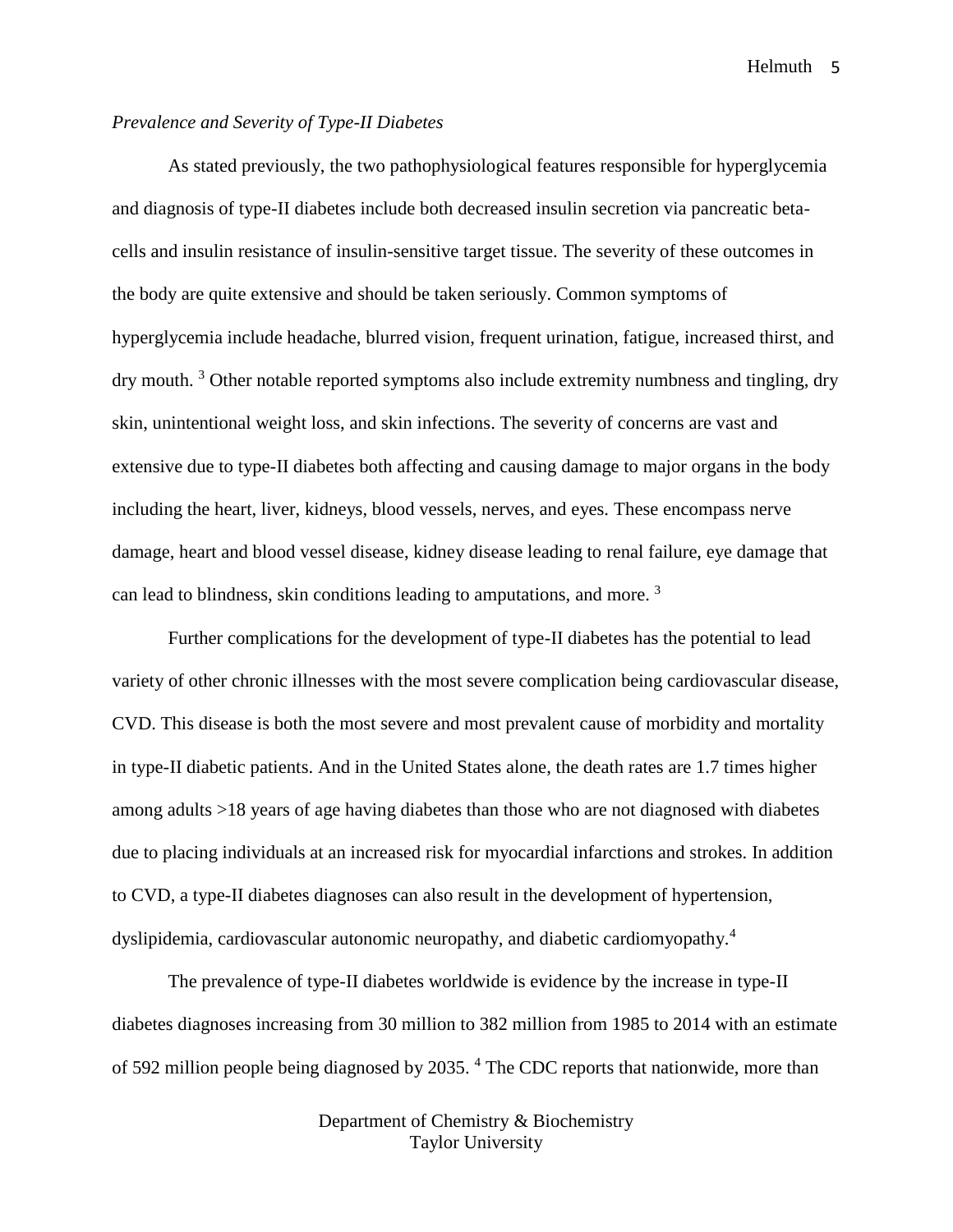37 million Americans, 1 in 10 citizens, have diabetes with 90-95% of people having type-II diabetes.<sup>5</sup>

#### *Developmental Risk Factors for Type-II Diabetes*

A multitude of risk factors lead to the development of type-II diabetes. The 4 major risk factors include: genetic predispositions, obesity, sedentary lifestyle, and maintaining an unhealthy diet. Globally, evidence suggest that the prevalence of type-II diabetes is highest among ethnicities that include Japanese, Native Americans, and Hispanic populations having the highest risk for developing type-II diabetes.<sup>1</sup> Strictly speaking about hereditary genetics, studies have shown this only contributes to approximately  $5-10\%$  of a type-II diabetic onset.<sup>2</sup> The same study also concluded that 70-75% of type-II diabetic patients were diagnosed due to environmental factors that relate to lifestyle. These include obesity, unhealthy eating habits, and sedentary lifestyle with obesity being considered as the strongest risk factor in developing type-II. Other risk factors that are involved with a type-II diagnosis include age, fat distribution, familial history, blood lipid levels, and polycystic ovary syndrome. <sup>5</sup>

#### *Testing of Type-II Diabetes*

There are different types of testing that can be performed to identify hyperglycemia, elevated blood glucose levels in the body, and the most common evaluation used is the A1C test. This test measures your blood glucose levels over the past 2-3 months with  $\lt 5.7\%$  indicating a normal level, between 5.7 and 6.5% indicating prediabetes, and  $> 6.5\%$  indicating diabetes. Other forms of testing include a fasting blood sugar test, glucose tolerance test, and random blood sugar tests which are all measured in mg/dL. $^5$ 

After a diagnosis of prediabetes or type-II diabetes, there are a variety of ways in which a medical provider can help treat, manage, and prevent further advancement of this chronic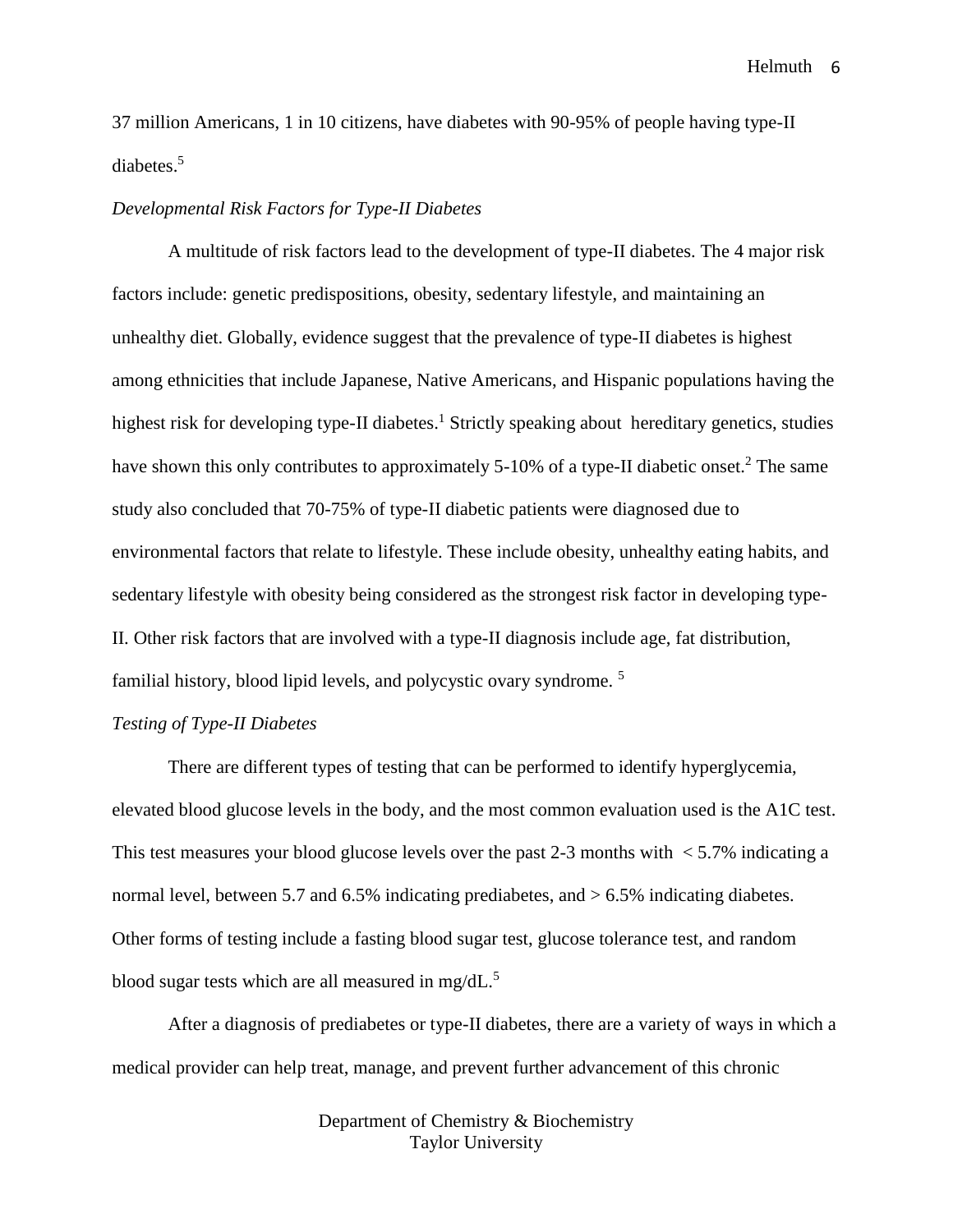disorder. The first broad category of combatting type-II diabetes includes the implementation of therapeutic drug targets.

#### *History of Drug Treatment for Type-II Diabetes*

Regarding the history of Type-II diabetes, there was no effective pharmacological agents that were used to treat this chronic disease prior to the 1920s. In 1918, there were early studies conducted with guanidine; however, this study stopped in the 1920s. Charles Best and collogues researched pharmacological agents using ground up beef parts along with an acidic alcohol, filtered with toluene, and sterilized which formed insulin in 1921. The first bottle of insulin was both produced and commercialized by Eli Lilly and Company in July 1922 which led to the official commercialization of insulin in 1923. In the same year of 1922, the first exogenous insulin was administered to a human being. Other major developments of diabetic medications include the first GLP-1 receptor agonist presented in 2005 and first DPP-4 inhibitor along with the first SGLT-2 inhibitor presented in 2006. Even with the 11 various drug categories present on the drug market today specifically targeting hyperglycemic patients, insulin is still considered to be one of the most effective therapeutic drug treatments for both type-I and type-II diabetes.<sup>6</sup> *Common Drug Therapeutic Treatments for Type-II Diabetes*

#### *Metformin*

Metformin is deemed on the first, if not the first, medication that is prescribed for type-II diabetic patients. <sup>3</sup> This medication belongs to the biguanide drug classification, was first introduced in the United States in 1959, formally accepted by the FDA in the 1990s, and is the only clinically significant and available drug on the market in this biguanide classification still being used today. <sup>6</sup> The aim of metformin is to lower hepatic glucose levels in the liver in addition to the improvement of the body's sensitivity to insulin.<sup>3</sup> Generally, it can be concluded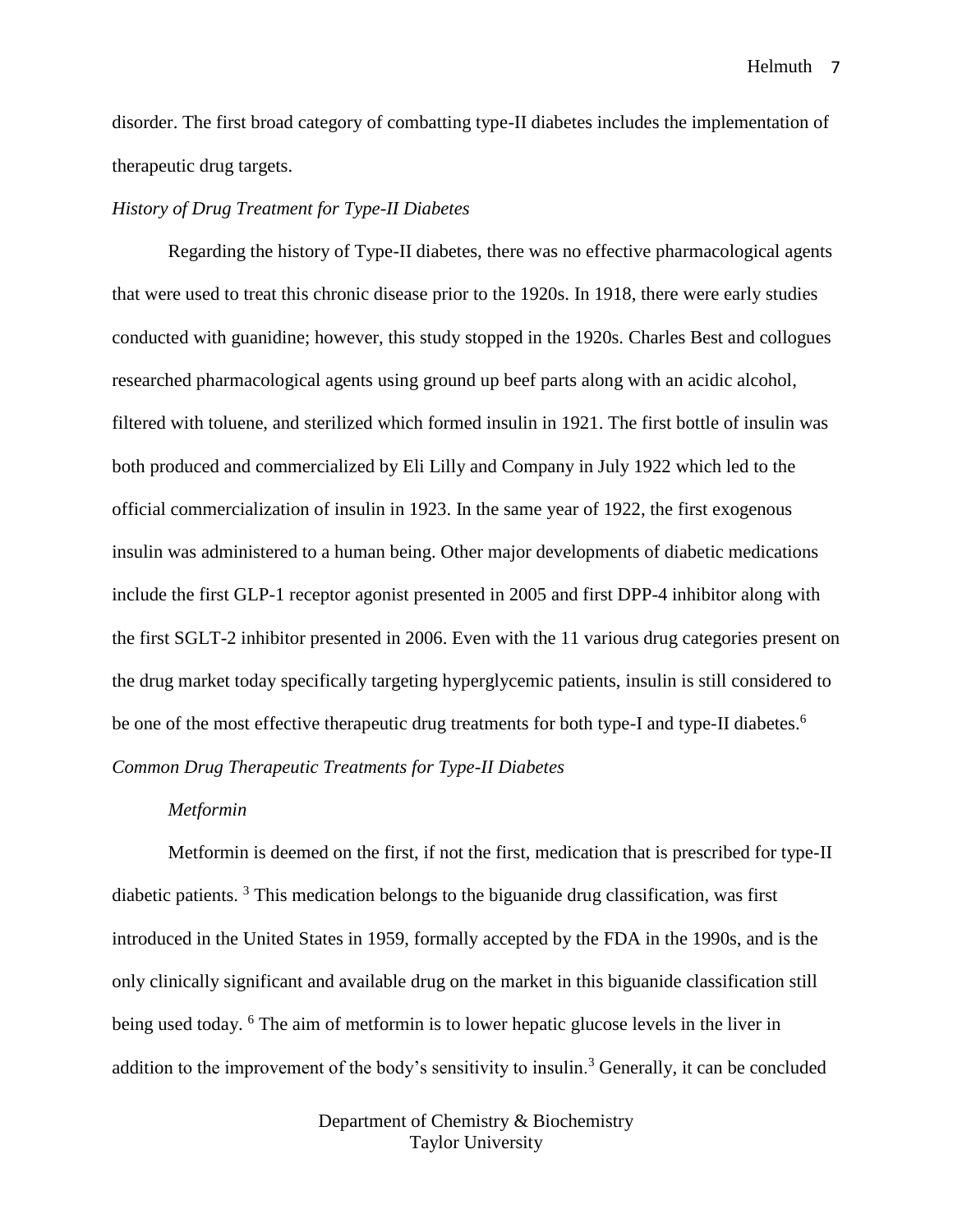that patients taking this medication will tolerate it well along with displaying a decrease in one's A1C levels by approximately 1.5%. <sup>6</sup> Advantages of Metformin also include its efficacy, low cost, oral intake, and application in treating other chronic issues that encompass certain lipid improvement and reduction in cardiovascular events.<sup>7</sup>

The mechanism of action for Metformin is still considered to be a controversial debate regarding what the drug targets that results in decreased hepatic glucose levels. It has been shown that on a molecular scale in rat hepatocytes that Metformin targets the activation of AMPactivated protein kinase, AMPK. The activation of this enzyme is due to increased ratios between AMP:ADP and ADP:ATP. This results in a decrease in cAMP levels leading to a decreased rate in the expression of gluconeogenic enzymes.<sup>8</sup> One study also explains that metformin ultimately causes a reduction in gluconeogenesis. This study implemented  $^{13}$ C NMR spectroscopy to measure the rates of glycogenolysis along with measuring the rate of glucose administration to overserve the rate of endogenous glucose production over the span of 2 months with 7 patients that had poorly controlled type-II diabetes. Subtracting these two values provided the rate of gluconeogenesis. After the use of Metformin for 2 months, the glucose production of gluconeogenesis decreased by 24%, plasma glucose concentration decreased by 30%, and the rate of gluconeogenesis decreased by 36% which led the study to draw conclusions that metformin lowers the rate of glucose production due to targeting gluconeogenesis since type-II diabetic patients display in increased rate in gluconeogenesis before Metformin use and a decreased rate in gluconeogenesis after Metformin use.<sup>9</sup> In addition, the diabetes prevention project concluded that the use of Metformin, 850mg twice a day, reduced the cumulative incidence of type-II diabetes from 29 to 22% over 3 years; however, it was noted that even with these results being significant, it was not as much compared to the intervention of lifestyle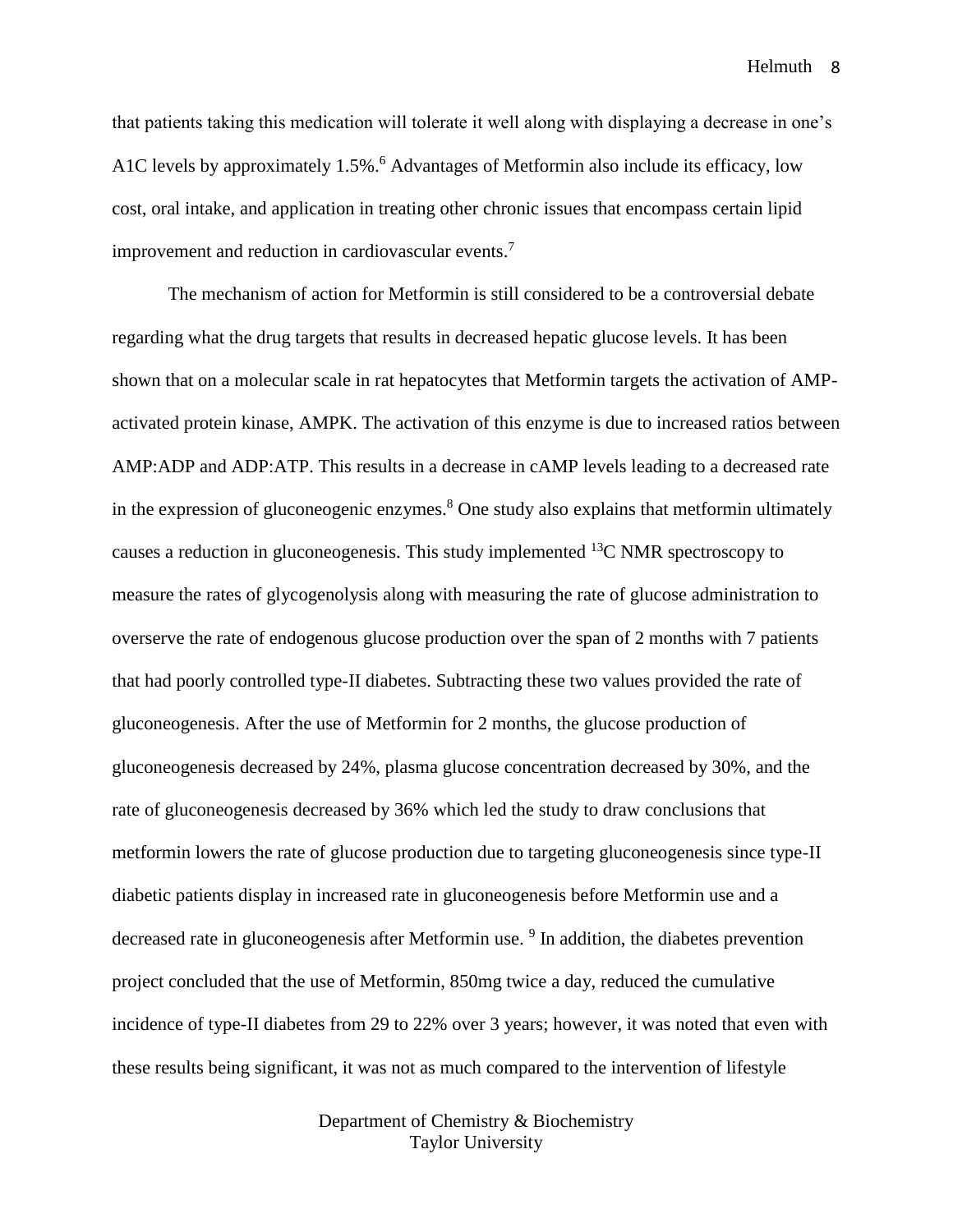change.<sup>10</sup> Further studies are still researching the effects of Metformin and its ability to reduce glucose levels, and current studies are targeting the effects of Metformin on the intestines rather than the liver due to Metformin displaying a delayed release that remains in the gut resulting in minimal absorption.<sup>8</sup>

Even though Metformin is deemed a tolerable oral medication, various side-effects from this drug have been documented and further explored. These side effects can include: vitamin B-12 deficiency, abdominal pain, nausea, vomiting, diarrhea, and bloating.<sup>3</sup> 20-30% of patients taking Metformin have reported gastrointestinal symptoms with 5% of patients having to discontinue the use of this drug treatment due to severe adverse side effects.<sup>8</sup> Another potential side effect from Metformin use includes lactic acidosis in which patients with chronic kidney disease should not be taking Metformin.<sup>7</sup>

#### *Sulfonylureas*

In addition to Metformin, sulfonylureas, SUs, are another type of major therapeutic drug target in treating type-II diabetes. The history behind this type of drug was understood in 1946 with evidence that aryl SU compounds actually stimulate the release of insulin which displayed the effect from pancreatic beta-cell function. <sup>6</sup> SUs can be classified by first, second and third generation agents in which the United States has recognized and approved the second and third generation drug targets in 1984 and in 1995 which points to the success of SUs in lowering diabetic patients' A1C levels by 1-2% .<sup>6</sup> This decreased A1C value is relative to the progression of type-II diabetes in patients due the efficacy of SUs decreasing in later stages of pancreatic beta-cell function which is why SUs are typically used to manage early stages of type-II diabetes. Regarding the second generation of SUs, these agents are typically more potent on a weight basis and include common names such as glipizide, gliclazide, glimepiride, and glyburide.<sup>11</sup> These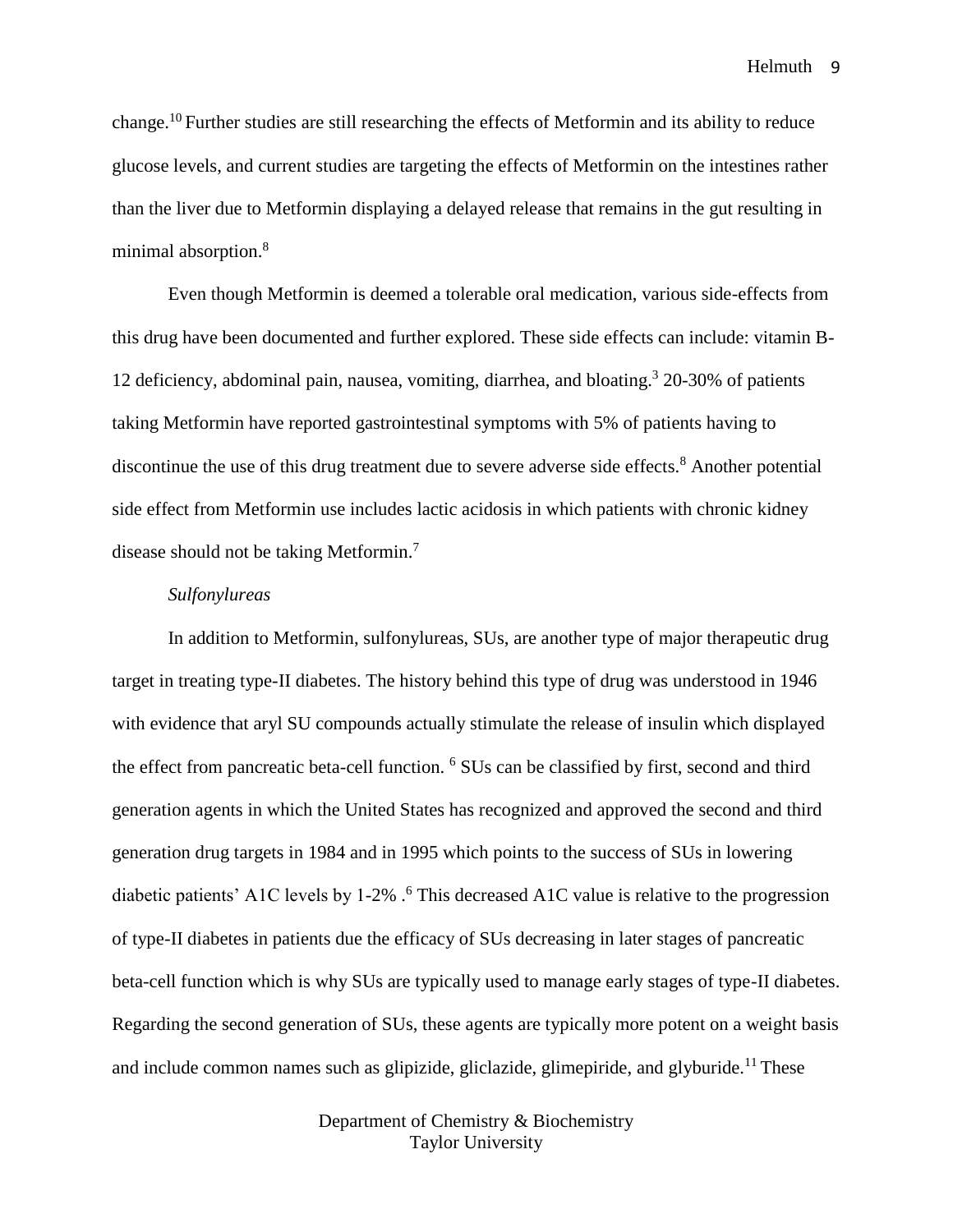different generations also differ with respect to dosage, rate of absorption, elimination route and binding site action on target pancreatic beta-cell receptors, and duration of action.<sup>12</sup>

SUs ultimately combats a type-II diabetic patient's inability to secrete insulin by specifically targeting pancreatic beta-cells. The major effect with this drug is increasing plasma



*Figure 2. Sulfonylureas Mechanism of Action*

insulin concentrations due to the presence of residual pancreatic beta-cells. The mechanism of action for SUs can be seen in **Figure 2**. There is a specific receptor on pancreatic beta-cells, an ATP-sensitive  $K^+$  channel, that SUs bind to such as SUR1, and this causes blockage to the  $K^+$ ion channel which stimulates the increase of  $Ca^{2+}$  ions. The increased concentration of  $K^+$  causes depolarization to the pancreatic-beta cell membrane which allows for  $Ca^{2+}$  ions to enter into the cell via the voltage-gated  $Ca^{2+}$  channel and enter into the pancreatic beta-cells. Due to  $K^+$ depolarization,  $Ca^{2+}$  do not excrete into the cytosol which this allows for actomyosin filaments to contract and prompt the exocytosis of insulin. This is due to the  $Ca^{2+}$  ions moving into the cell causing the movement of insulin-containing secretory granules to the cell surface and get released by the pancreatic beta-cell.<sup>1211</sup>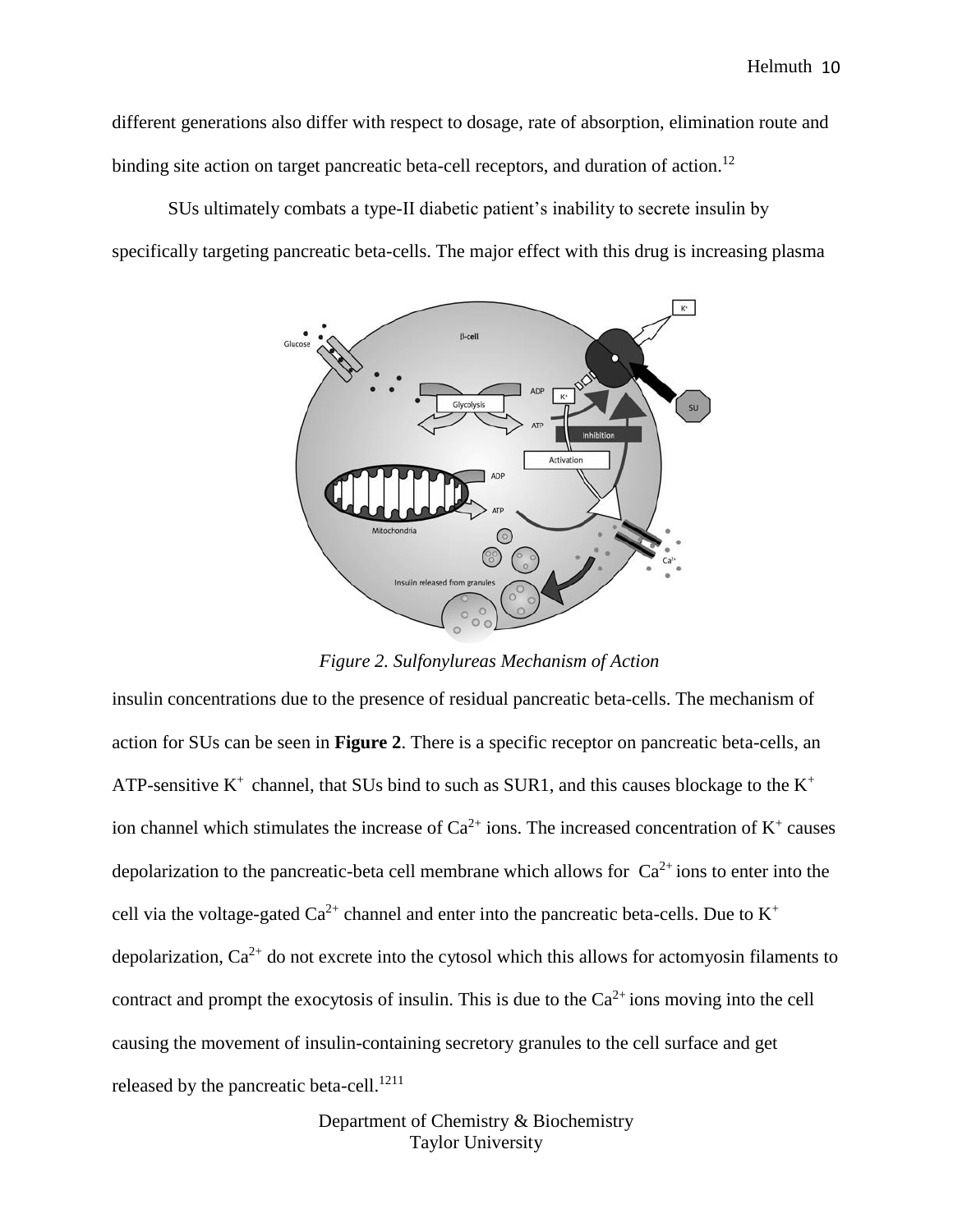In addition to SUs main mechanism of action, there are additional extra pancreatic actions performed by SUs which include the enhancement of insulin stimulation of carbohydrate transport in skeletal muscle, inhibiting triglyceride lipase and glucose output in the liver, and increasing the oxidation and uptake of glucose in adipose tissue.<sup>12</sup>

Common side effects of SUs include hypoglycemia along with weight gain. The side effects of weight gain can additionally place type-II diabetics at an even greater risk for developing other chronic diseases.<sup>6</sup> In addition to these common side effects, severe adverse side effects from taking SUs include skin rash, hemolytic anemia, thrombocytopenia, agranulocytosis, flushing, hyponatremia, and cholestatic jaundice. $^{11}$ 

## *Alternative Approaches to Type-II Diabetes Treatment and Prevention*

As previously stated, there are 2 major categories regarding the treatment, management, and prevention of type-II diabetes including both therapeutic drug targets and lifestyle changes. Various therapeutic drug targets are on the market and implemented in type-II diabetic treatment with Metformin and SUs serving as both the first and second line of agents used to treat type-II diabetic patients due to low cost, oral ingestion, absorption factors, efficacy, and minimal adverse side effects in comparison to other type-II diabetes medication.<sup>13</sup> However, there are multiple other approaches to both treating type-II diabetes and to prevent a type-II diabetes and other chronic illness diagnosis. An emphasis will be placed on 3 major sections of lifestyle change that can be targeted in treating type-II diabetes which include: obesity, unhealthy eating, and sedentary activity.

Obesity is considered to be one of the most significant risk factors an individual can have regarding developing a type-II diagnosis. A person is deemed obese if their BMI is considered to be  $\leq$ 30 kg/m<sup>2</sup>, and there is an inverse linear relationship between BMI and age of diagnosis for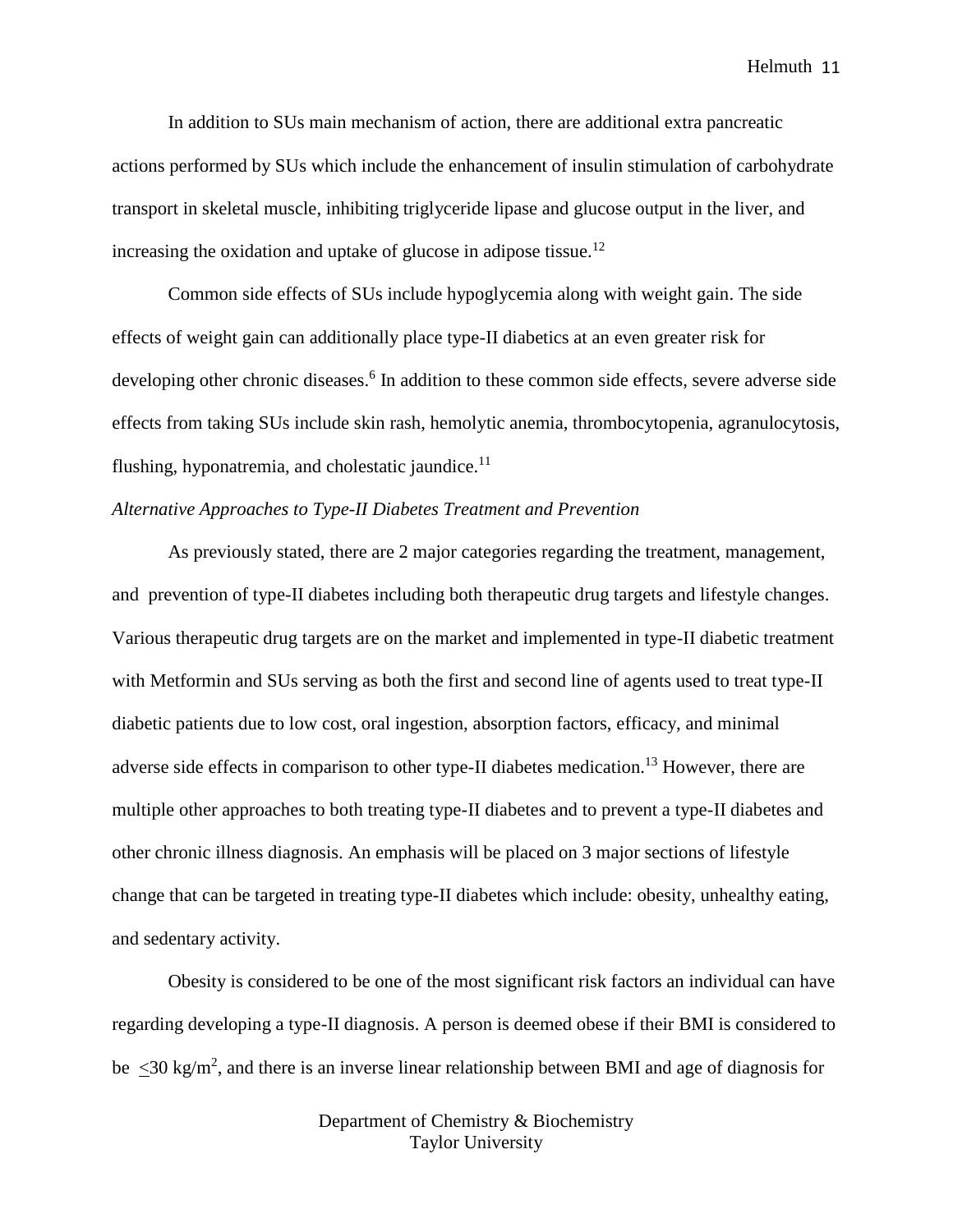type-II. However, the exact mechanism by which obesity increases type-II diabetes along with insulin resistance is still being studied on the understanding that it deals with cell-autonomous mechanisms along with inter-organ communication.<sup>1</sup> In managing or losing weight, the focus is placed on increasing physical activity and healthy nutritional eating habits.<sup>3</sup> When combatting obesity to prevent the onset of type-II diabetes, it has been shown that moderate amounts of weight loss can ultimately lead to an increase in HDLs along with a reduction in triglycerides. Both Finnish studies and the Diabetes Prevention Project obtained similar results that weight loss, no matter how it was accomplished, decreases an individual's risk for developing type-II diabetes in comparison to those who are obese and have not lost weight.<sup>4</sup> Even though this approach does not fit into the category of lifestyle change, bariatric surgery has also been used for a variety of reasons to combat obesity developing type-II diabetes. It has been shown that bariatric surgery has reduced the incidence of type-II diabetes by 83% after 15 years of having the surgery along with improving insulin resistance in these individuals.<sup>14</sup>

Sedentary lifestyles have also been shown and proven to be a risk factor for type-II diabetes due to the reduced ability for the body to secrete insulin along with tissues becoming insulin resistant. On a molecular level, these outcomes occur due to proinflammatory molecules being released into the bloodstream with specific tissues causing an inflammatory state in the body called metabolic inflammation. This also leads to pancreatic beta-cell dysfunction. If weight loss becomes an outcome in individuals participating in physical activity, this will ultimately improve insulin sensitivity and enhance the production of anti-inflammatory cytokines. In addition to weight loss being a positive outcome combatting the obesity risk factor for type-II diabetes, there are multiple other benefits that physical activity can either prevent or delay the onset of a type-II diabetes diagnosis. These benefits include reducing abdominal fat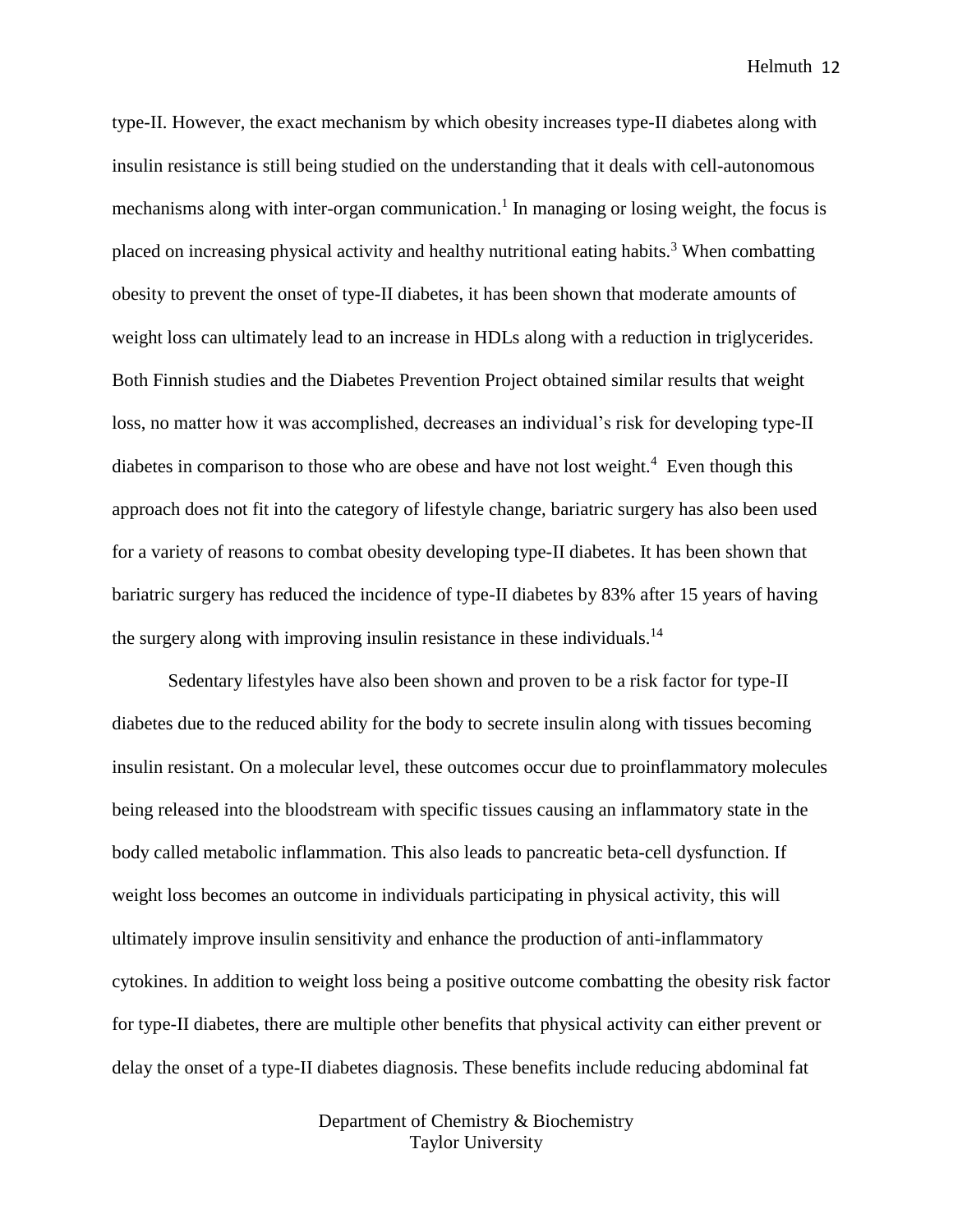which promotes insulin resistance, improving glucose uptake and insulin sensitivity by reversing oxidative stress, and increasing blood flow into the muscles which enhances glucose uptake from plasma by contracting skeletal muscle cells.<sup>1</sup> The skeletal muscles accounts for approximately 80% of insulin stimulated glucose uptake; however, total body glucose metabolism is decreased by 40% with normal-weight subjects having either insulin resistance or type-II diabetes. Conclusions can be drawn from this that increased physical activity aiding in skeletal muscle function provides benefits to individuals as skeletal muscles are most important site for insulin resistance in type-II diabetes in addition to physical activity having the ability to induce an increase in skeletal muscle mitochondria with the enhanced expression of mitochondrial proteins present in mitochondrial biogenesis .<sup>15</sup>

The American Diabetes Association conducted two randomized trials that implemented a lifestyle intervention of 150 minutes of physical activity a week, approximately 21.4 minutes per day, along with diet induced weight loss of 5-7%, and the results showed a reduction in the risk of developing impaired glucose tolerance by 58%. This study was further continued to show that just diet or physical activity also reduced the risk for impaired glucose tolerance. When targeting an individual's A1C levels, it was shown that structured exercise programs emphasizing intensity have both clinically and statistically proven to benefit a type-II diabetics glycemic control along with decreasing their A1C levels.<sup>16</sup> To also show the dramatic effects that physical activity can have in both treating and preventing type-II diabetes, studies conducted under the British Journal of Sports Medicine have shown that a single bout of exercise can increase insulin sensitivity in the liver and muscle for up to 16 hours along with prolonged exercising producing a decrease in hyperinsulinemia and hyperglycemia. In addition, controlled intervention exercised studies have resulted in insulin sensitivity, carbohydrate oxidation, and reduction in body mass with just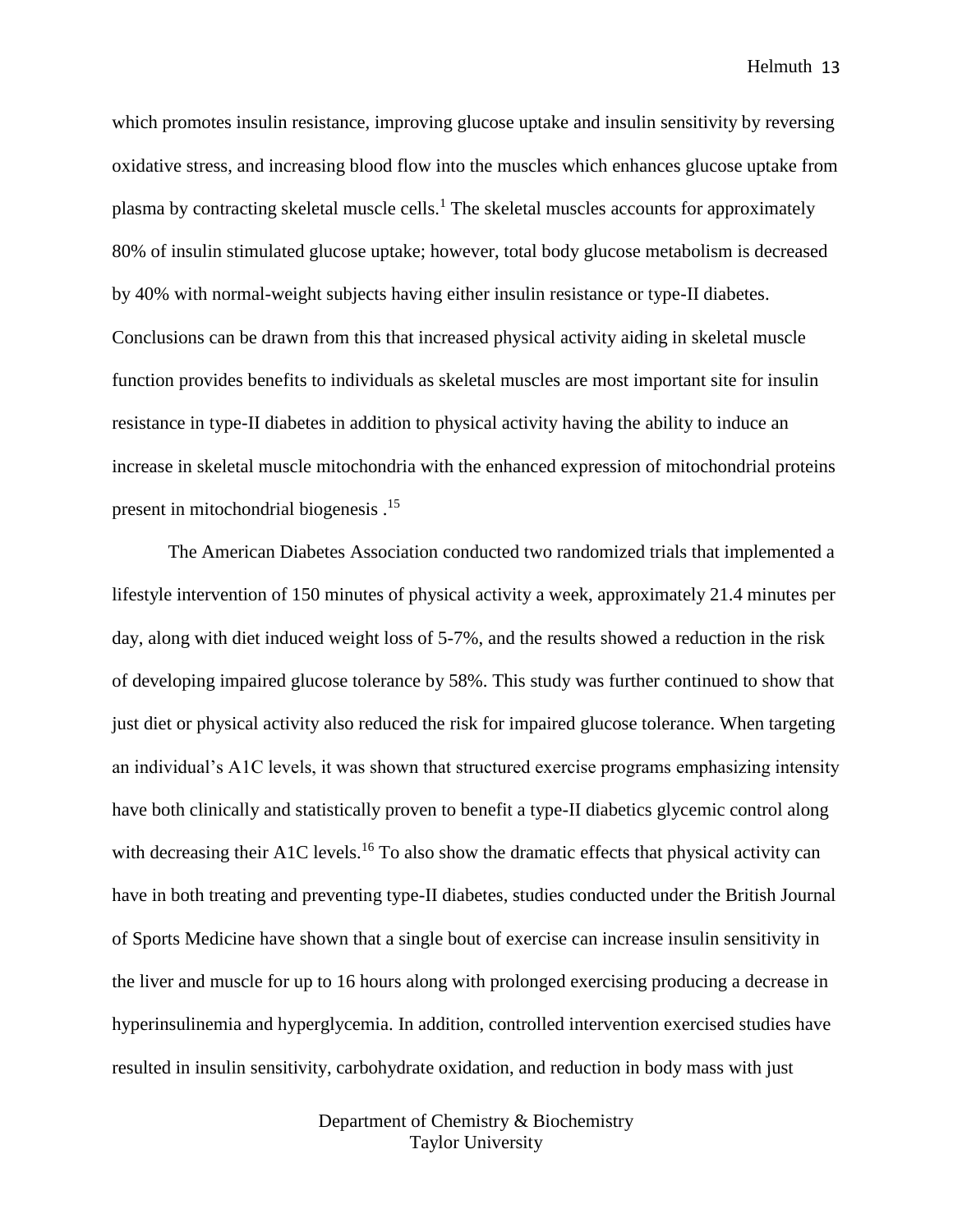training at 50-70% VO2 max along with reporting changes in total glucose disposal.<sup>17</sup> The Diabetes Prevention Project also conducted a randomized controlled trial of 3234 patients in the United States with prediabetes also showed that a lifestyle modification program that aimed at 7% weight loss in patients reduced the incidence of type-II diabetes over 3 years from 29 to 14%.<sup>10</sup> From this, the same project also concluded from similar studies that individuals who have failed in reaching the 7% weight loss goal but still managed to complete the physical activity recommendation had a 44% lower diabetes incidence than those who didn't.<sup>18</sup>

It is also important to note here, that increased physical activity should not be viewed solely as a means to treat and prevent chronic metabolic diseases such as type-II diabetes. In the United States alone, studies identified that at least 250,000 deaths have occurred each year that is premature to physical inactivity along with providing the statistic that between 50-70% of Americans are not receiving enough physical activity that will provide health benefit outcomes.<sup>15</sup>

The third major element under the umbrella of type-II diabetic treatment and prevention via lifestyle change is the incorporation of a healthy diet. One's nutrition plays a key role in either the development of type-II diabetes or the prevention and management of type-II which can easily be seen in the standard American diet. High-caloric foods that contain excessive amounts of carbohydrates and fats result in the elevation of blood glucose levels which can lead to a spike in reactive oxygen species that generate an inflammatory response to the body.<sup>1</sup> When specifically dealing with type-II diabetes, dietitians urge patients to implement a diet regimen that includes smaller portion sizes, regularly scheduled meals, and the implementation of foods with high-fiber content, low refined grains, low-fat meats, low-fat dairy portioning.<sup>3</sup>

Other herbal products and secondary metabolites incorporated in individuals' have been used for the treatment and management of type-II diabetes as well. These minerals, vitamins, and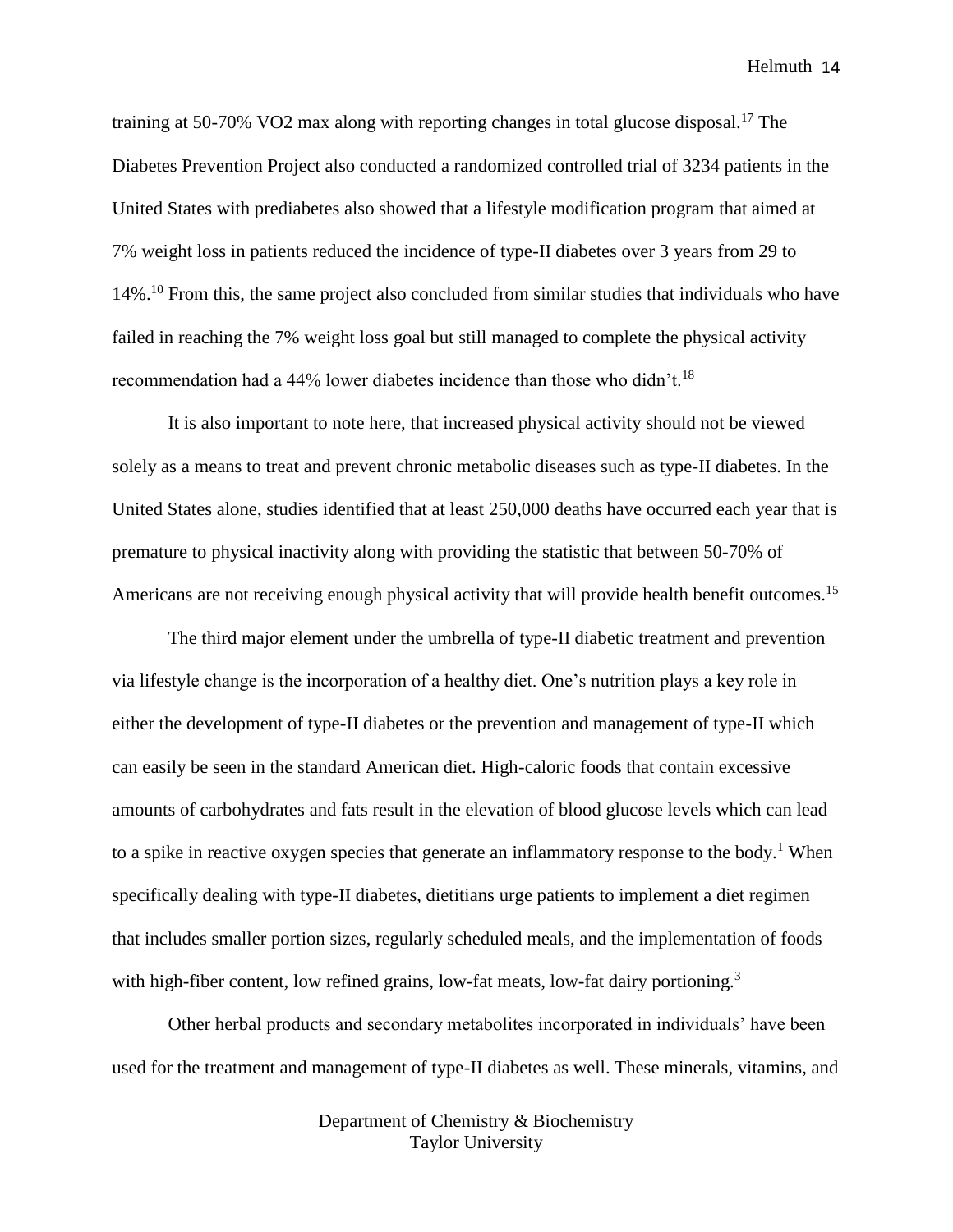metabolites have demonstrated abilities to elicit hypoglycemic action both *in vitro* and *in vivo.*  Throughout history, botanicals have been incorporated for medicinal purposes which can especially be found in the EU. Their use is for promoting glucose management, and the major botanicals used to accomplish this includes bitter melon, fenugreek, gurmar, nopal, ivy gourd, and cinnamon. Bitter melon is the most common of the one's listed and this plant that belongs to the Cucurbitaceous family has demonstrated glucose management via the inhibition of intestinal glucose absorption, decrease hepatic gluconeogenesis, and reduce gluconeogenic enzymes. In addition to this, bitter melon has the ability to enhance the activation of AMPK pathway, just like Metformin, and reduce the expression of phosphoenolpyruvate carboxykinase, PEPCK. Further research is still being conducted on this plant to confirm these results on its ability to prevent and treat type-II diabetes. Secondary metabolites including resveratrol and flavonoids have also been studied regarding their hypoglycemic mechanisms. Clinical studies and *in vitro* animal studies have confirmed resveratrol's ability to improve insulin sensitivity, reduce oxidative stress, regulate carbohydrate-metabolizing enzymes, and activate AMPK. Flavonoids have also been studied on potentially leading to treating type-II diabetes due to it being a widely consumed dairy polyphenol that can perform antioxidant actions, increase insulin sensitivity, and promote central nervous system effects.<sup>19</sup> These herbal products and metabolites can also serve under the umbrella of both treating and preventing type-II from a lifestyle standpoint.

The area of study surrounding type-II diabetes has increased over the past two decades especially in the United States due to its' exponential prevalence among American citizens with type-II diabetes effecting 37 million Americans, almost 1 in 10 citizens. Personal experience working in both a health & wellness program, specifically implementing lifestyle change to combat chronic illnesses such as type-II diabetes, along with working as a medical scribe in a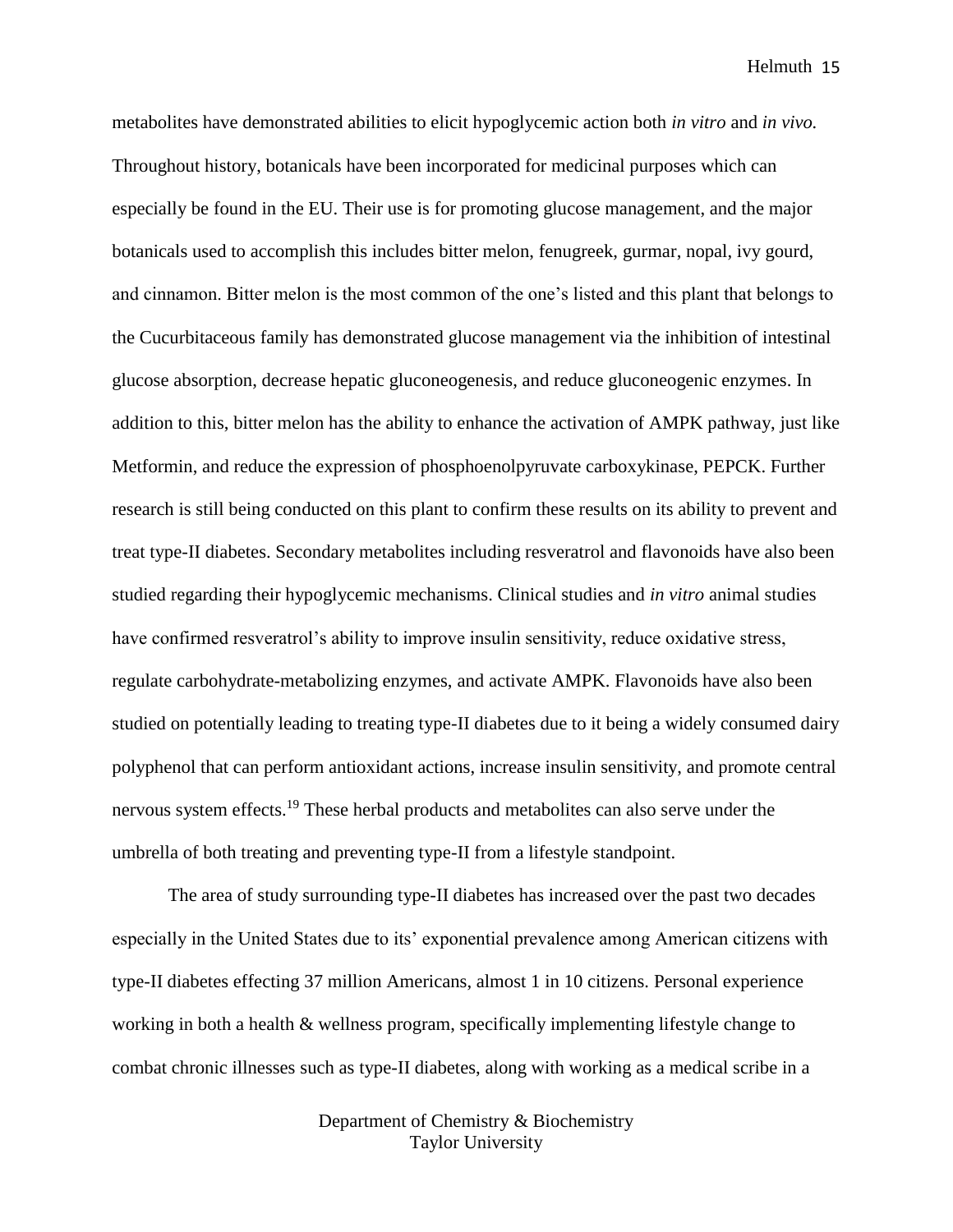level-2 emergency department at Ball Memorial developed a passion throughout my undergraduate studies to further understand the role and mechanisms of type-II diabetes. These experiences also provided a first-hand account as to how severe the effects of type-II diabetes are on the human body when there is name to a face of an individual with a type-II diabetes diagnosis. From further understanding of this chronic metabolic disorder, advances in both my jobs have been made regarding how to best serve Grant Co, Delaware Co, and surrounding towns with low socioeconomic statuses in combatting chronic illnesses. These experiences have also provided a way to further enhance my career aspirations throughout completing my undergraduate degree regarding applying to medical school and becoming a licensed physician.

By definition, there is no formal cure for type-II diabetes; however, there is a multitude of ways in which one can effectively treat, prevent, and manage this disorder. The reason as to why emphasis should be placed on treatment and prevention of this disease is due to the severe effects that both insulin resistance and sensitivity along with decreased insulin secretion has on the body. With type-II diabetes affecting the liver, heart, pancreas, kidneys, eye, nerves, and blood vessels, serious complications arise in type-II diabetic patients which can cause the most severe casualty of death. This paper explored a variety of ways in which modern medicine and treatment options have be used to combat diabetes; and from this paper, it appears that lifestyle change has been the number one choice in both treating and preventing type-II diabetes verses the use of therapeutic drug targets.

As previously stated, therapeutic drug target targets have been studied, revised, and continued to be used in treating type-II diabetes since the 1920s and the last major milestone in therapeutic drug treatment for this disease was the introduction of the first SGLT-2 inhibitor which is currently still being researched.<sup>6</sup> However, there is an extensive list of side effects and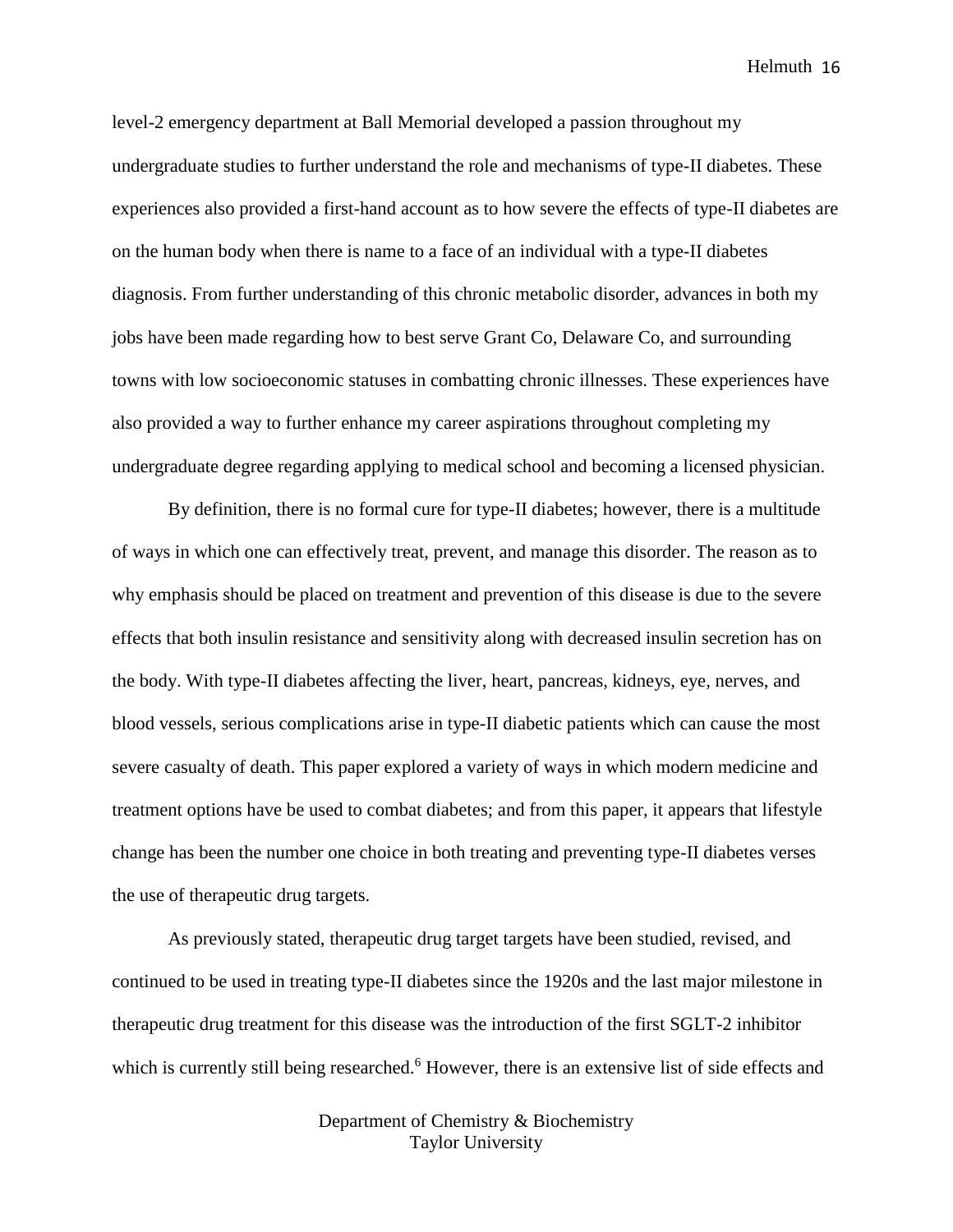disadvantages that should be considered when solely using therapeutic drug treatments as a means to manage type-II diabetes. The symptoms and side effect list also contributes to the feedback loop of potentially causing patients to be placed at even further risk for developing other chronic diseases including various forms of heart disease such as cardiovascular disease. Furthermore, diabetes medication such as Metformin and Sulfonylureas tend to be paired in conjunction with each other to most effectively manage the development of type-II diabetes which adds another element of side effects and potential drug interaction complications.<sup>13</sup> Since there is no cure for type-II diabetes, these medications do not have the ability to reverse the diagnosis and allow one's body to obtain a normal A1C level. In addition, these medications can truly just manage one's illness without providing the potential for a higher and healthier quality of life to be obtained by type-II diabetic patients. The final concluding disadvantage of using therapeutic drug agents in treating type-II diabetes is the cost factor. The American Diabetes Association reported that the United States spent an estimate of \$327 billion in total expenses for treating both type-I and type-II diabetes which is a 26% increase from the estimated \$245 billion from  $2012.^{20}$ 

With the extensive list of side effects and cost disadvantages that therapeutic drug agents possess while treating type-II diabetes, the alternative approach of combating type-II diabetes via lifestyle change has proven to be more effective across numerous categories. This paper specifically analyzed the benefits that weight loss, diet change, and physical activity can have on the treatment and prevention of type-II diabetes. Other than just treating type-II diabetes with the implementation of lifestyle change, there is a wide variety of benefits that lifestyle change can have that therapeutic drug agents cannot possess. To start, the lifestyle approach when treating diabetes basically eliminates the side effect factor that therapeutic drug agents can have. The side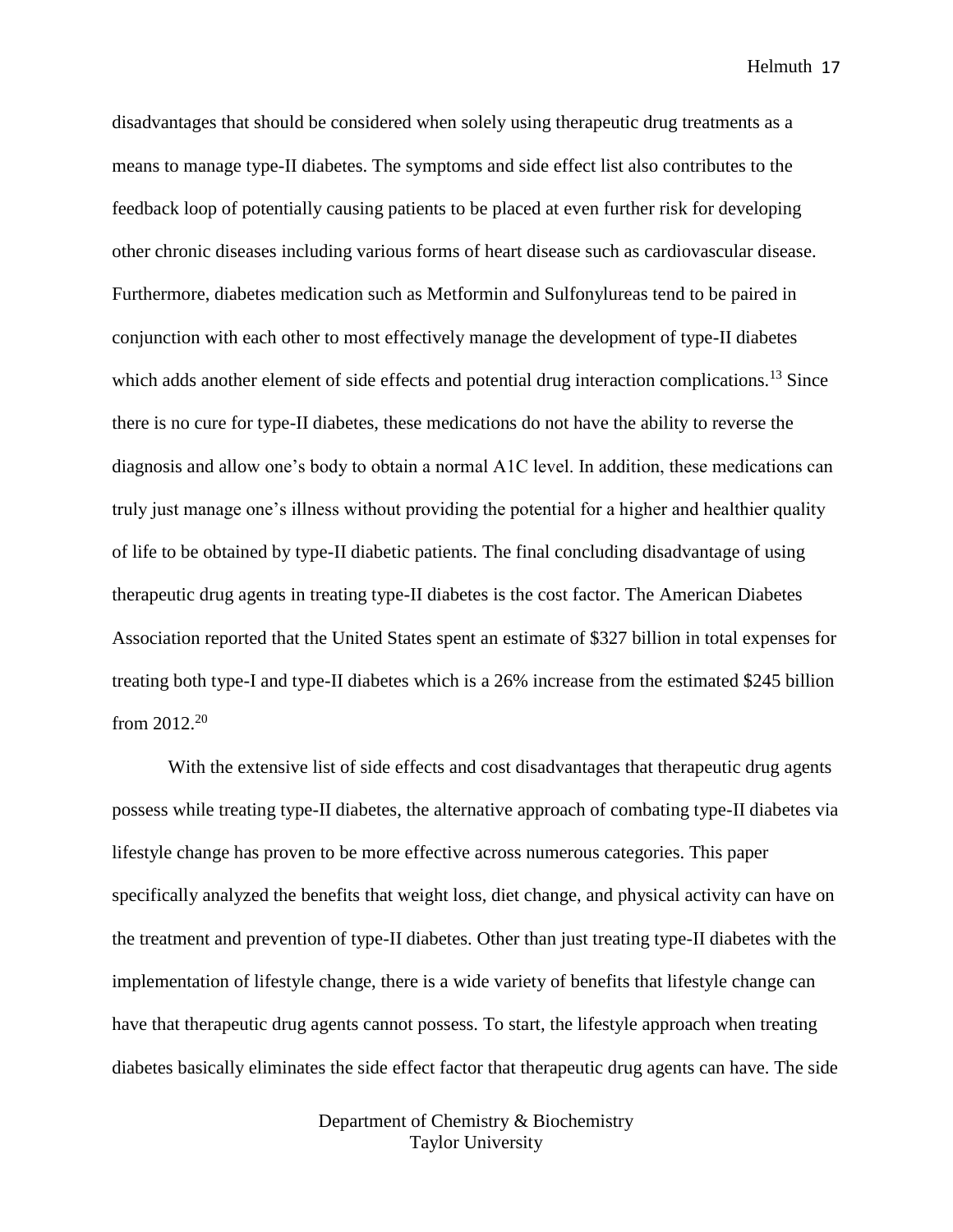effects of either placing one at risk for potentially developing further chronic illnesses or reducing one's quality of daily living due to the extensive drug side effect list simply just doesn't exist when it comes to lifestyle change. In addition, the treatment of type-II diabetes from a lifestyle approach not only treats the two major pathophysiological functions that become impaired in a type-II diabetic patient, but lifestyle change also treats the other major organs involved in the disease pathology of type-II in which therapeutic drug targets tend to manage one or two organs involved. This was shown with the effects of physical activity on skeletal muscle, adipose tissue, cardiac health, etc. Finally, emphasizing implementing lifestyle change to treat type-II diabetes over therapeutic drug agents would drastically reduce the cost that the United States spends on treatment for this, in most cases, preventable chronic metabolic disorder.

When drawing final conclusions on the evaluation of treatment for type-II diabetes, the most foundational element that making lifestyle changes has over the use of therapeutic drug agents is the preventative aspect for developing chronic diseases such as type-II. The implementation of lifestyle change that combats obesity, sedentary lifestyle, and unhealthy diet habits is an opportunity for individuals at any age and health background to increase the quality of life along with promoting longevity. In addition to these benefits, individuals also significantly decrease their chances of developing an exhaustive list of chronic diseases. Even though this paper explored the physical effects and benefits of lifestyle change, other mental and emotional health benefits have been identified in which therapeutic drug targets do not provide.

Overall, there are multiple options that have been proven to treat, manage, and prevent type-II diabetes in which categories such as therapeutic drug targets and lifestyle change were explored extensively throughout this paper. Both of these categories have proven to be beneficial when combating a type-II diagnosis; however, it appears that lifestyle change has further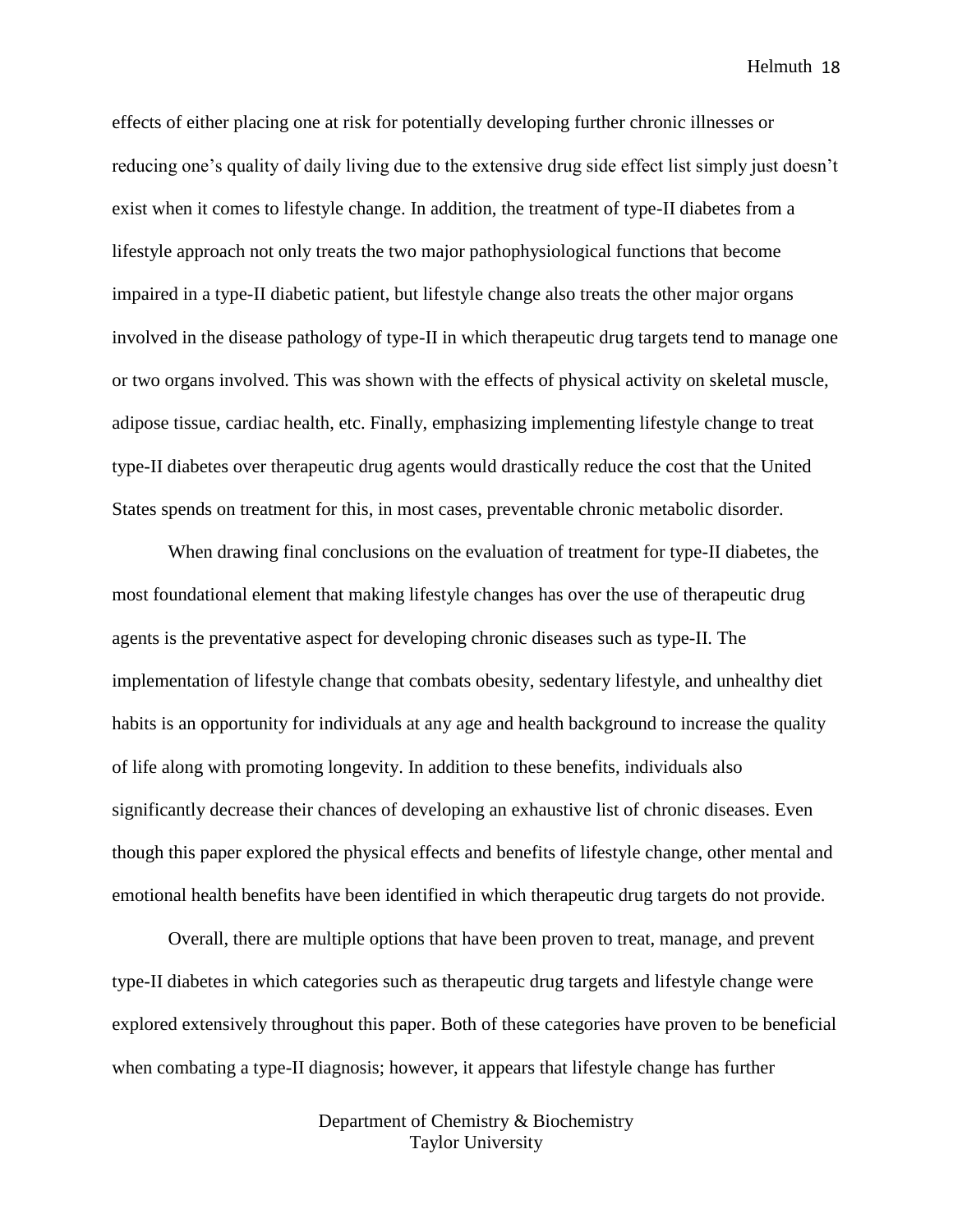demonstrated its' ability to not only treat a type-II diagnosis, but also prevent individuals from the development of this disease, decrease the risk for developing other chronic diseases, and promote healthy effects throughout the body. From this research process, I was able to broaden my perspective on the importance of both the use of therapeutic drug targets and implementation lifestyle change to combat type-II. In addition, I continue to remain hopeful for the future of health and wellness programs that help facilitate the implementation of lifestyle change by walking alongside individuals in achieving their potential for a healthy lifestyle that reduce chronic disease diagnoses throughout the United States.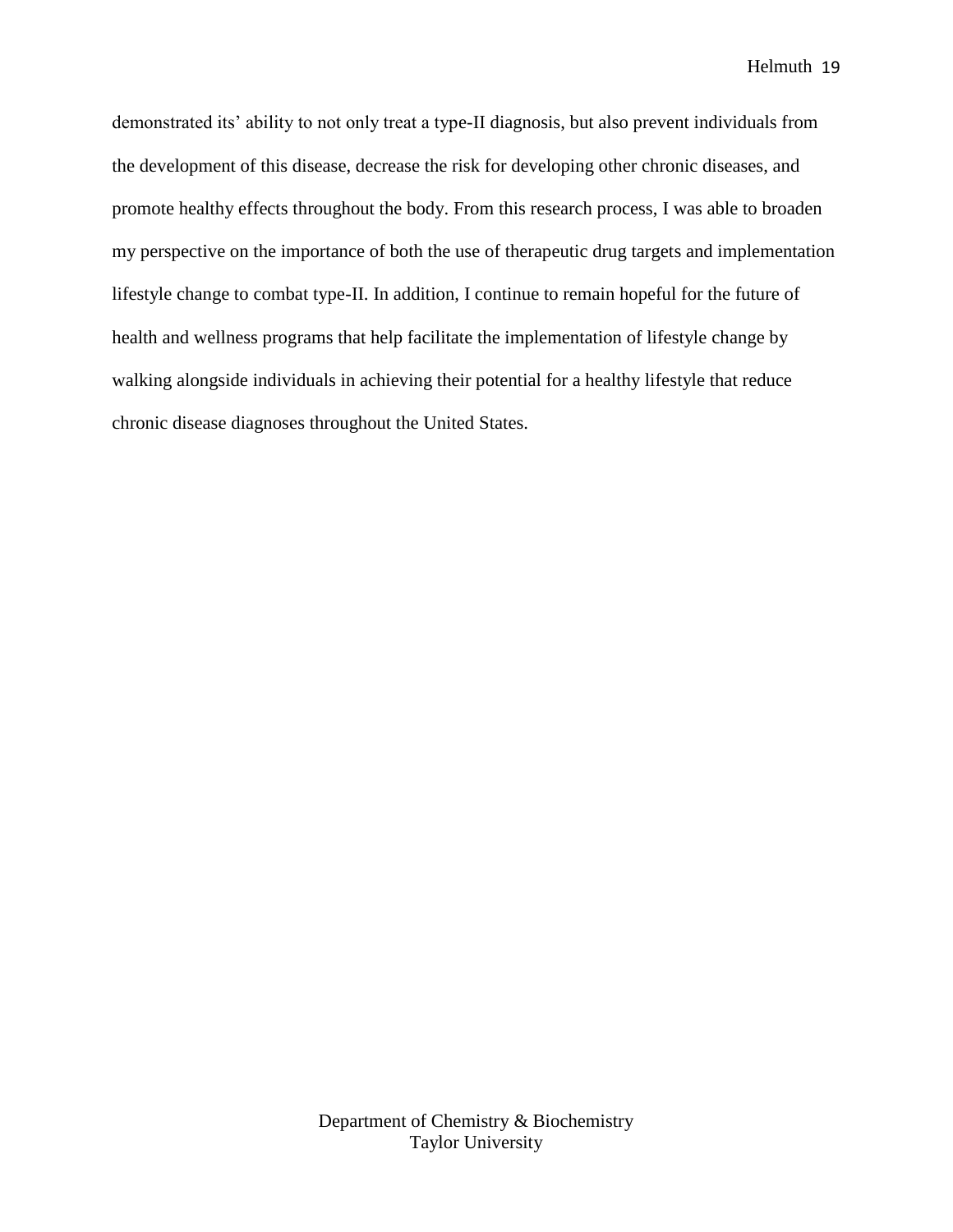## References

- (1) Galicia-Garcia, U.; Benito-Vicente, A.; Jebari, S.; Larrea-Sebal, A.; Siddiqi, H.; Uribe, K. B.; Ostolaza, H.; Martín, C. Pathophysiology of Type 2 Diabetes Mellitus. *International Journal of Molecular Sciences*. MDPI AG September 1, 2020, pp 1–34. https://doi.org/10.3390/ijms21176275.
- (2) O È S T E N S O N, C. .-G. *The Pathophysiology of Type 2 Diabetes Mellitus: An Overview*.
- (3) Mayo Clinic. *Type-II Diabetes*. Mayo Foundation for Medical Education and Research (MFMER).
- (4) Leon, B. M. Diabetes and Cardiovascular Disease: Epidemiology, Biological Mechanisms, Treatment Recommendations and Future Research. *World Journal of Diabetes* **2015**, *6* (13), 1246. https://doi.org/10.4239/wjd.v6.i13.1246.
- (5) CDC. *Center for Disease Control and Prevention*. CDC.
- (6) White, J. R. *In Brief A Brief History of the Development of Diabetes Medications*; 2014; Vol. 27.
- (7) Sanchez-Rangel, E.; Inzucchi, S. E. Metformin: Clinical Use in Type 2 Diabetes. *Diabetologia*. Springer Verlag September 1, 2017, pp 1586–1593. https://doi.org/10.1007/s00125-017-4336-x.
- (8) Rena, G.; Hardie, D. G.; Pearson, E. R. The Mechanisms of Action of Metformin. *Diabetologia*. Springer Verlag September 1, 2017, pp 1577–1585. https://doi.org/10.1007/s00125-017-4342-z.
- (9) Hundal, R. S.; Krssak, M.; Dufour, S.; Laurent, D.; Lebon, V.; Chandramouli, V.; Inzucchi, S. E.; Schumann, W. C.; Petersen, K. F.; Landau, B. R.; Shulman, G. I. *Mechanism by Which Metformin Reduces Glucose Production in Type 2 Diabetes*; 2000; Vol. 49.
- (10) Turner, B.; Williams, S.; Taichman, D.; Vijan, S. *In the Clinic in the Clinic Type 2 Diabetes Screening and Prevention Diagnosis and Evaluation Practice Improvement CME Questions*; 2010.
- (11) Aquilante, C. L. Sulfonylurea Pharmacogenomics in Type 2 Diabetes: The Influence of Drug Target and Diabetes Risk Polymorphisms. *Expert Review of Cardiovascular Therapy*. March 2010, pp 359–372. https://doi.org/10.1586/erc.09.154.
- (12) Sola, D.; Rossi, L.; Schianca, G. P. C.; Maffioli, P.; Bigliocca, M.; Mella, R.; Corlianò, F.; Paolo Fra, G.; Bartoli, E.; Derosa, G. Sulfonylureas and Their Use in Clinical Practice. *Archives of Medical Science*. Termedia Publishing House Ltd. August 1, 2015, pp 840– 848. https://doi.org/10.5114/aoms.2015.53304.
- (13) Stubbs, D. J.; Levy, N.; Dhatariya, K. Diabetes Medication Pharmacology. *BJA Education* **2017**, *17* (6), 198–207. https://doi.org/10.1093/bjaed/mkw075.
- (14) Joseph, J. J.; Golden, S. H. Type 2 Diabetes and Cardiovascular Disease: What next? HHS Public Access. *Curr Opin Endocrinol Diabetes Obes* **2014**, *21* (2), 109–120. https://doi.org/10.1097/MED.
- (15) Hawley, J. A.; Holloszy, J. O. Exercise: It's the Real Thing! *Nutrition Reviews*. March 2009, pp 172–178. https://doi.org/10.1111/j.1753-4887.2009.00185.x.
- (16) Sigal, R. J.; Kenny, G. P.; Wasserman, D. H.; Castaneda-Sceppa, C.; White, R. D. Physical Activity/Exercise and Type 2 Diabetes: A Consensus Statement from the